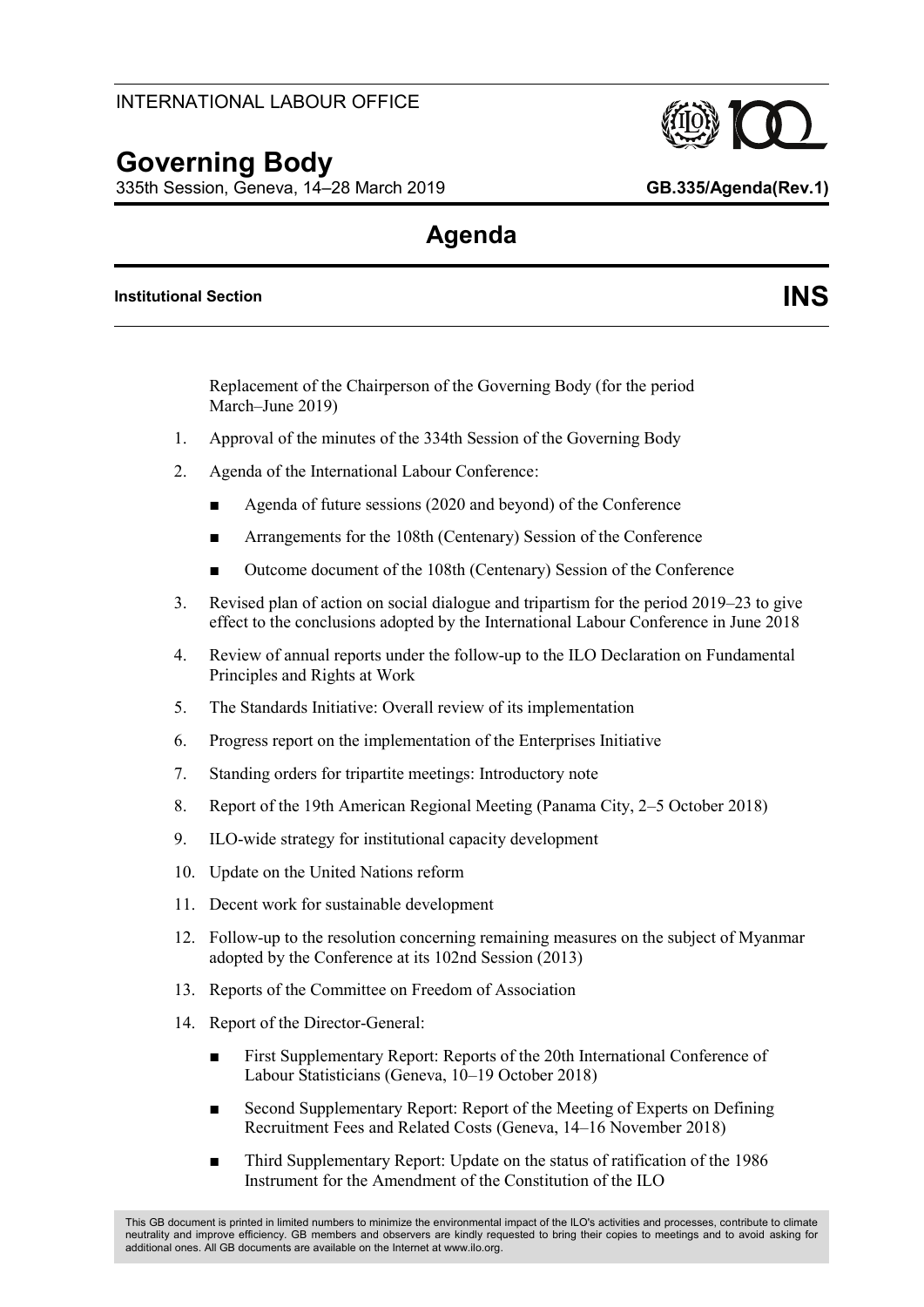- Fourth Supplementary Report: Documents submitted for information only
- Fifth Supplementary Report: Arrangements for the International Labour Conference during the renovation work in the Palais des Nations from 2020 to 2023
- Sixth Supplementary Report: Composition of the Committee on Freedom of Association
- 15. Reports of the Officers of the Governing Body
- 16. Composition, agenda and programme of standing bodies and meetings

#### **Policy Development Section POL**

#### *Employment and Social Protection Segment*

- 1. Revisiting the plan of action on labour migration governance in consideration of the Global Compact for Safe, Orderly and Regular Migration
- 2. Strategic plan for engagement with United Nations system bodies and the relevant regional organizations regarding the Indigenous and Tribal Peoples Convention, 1989 (No. 169)

#### *Social Dialogue Segment*

3. Sectoral meetings held in 2018 and proposals for sectoral work in 2019 and 2020–21

#### *Development Cooperation Segment*

4. Overview of relevant and existing forms of innovative finance mechanisms, related opportunities and risks, and potential for ILO engagement

## **Legal Issues and International Labour Standards Section LILS**

#### *Legal Issues Segment*

- 1. Follow-up to the discussion on the protection of Employers' and Workers' delegates to the International Labour Conference and Regional Meetings and members of the Governing Body in relation to the authorities of a State of which they are a national or a representative
- 2. Improving the functioning of the International Labour Conference: Comprehensive review of the Standing Orders of the Conference

#### *International Labour Standards and Human Rights Segment*

- 3. Proposed form for reports to be requested under article 19 of the ILO Constitution in 2020
- 4. Proposed amendments to the form for reports to be requested under article 22 of the ILO Constitution in relation to the Maritime Labour Convention, 2006, as amended (MLC, 2006)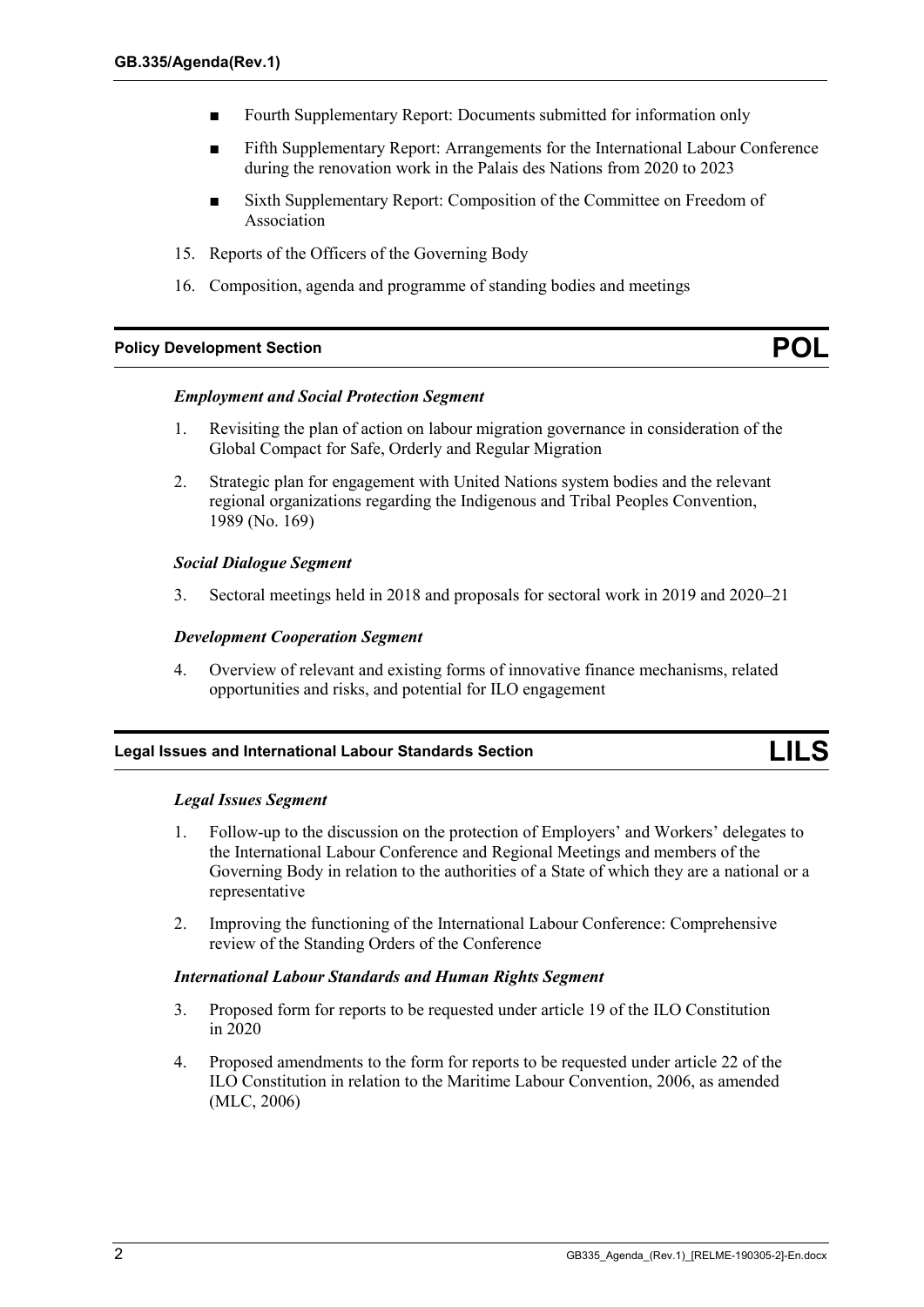## **Programme, Financial and Administrative Section PFA**

## *Programme, Financial and Administrative Segment*

- 1. The Director-General's Programme and Budget proposals for 2020–21
- 2. Delegation of authority under article 18 of the Standing Orders of the International Labour Conference
- 3. Update on the headquarters building renovation project
- 4. Report of the Government members of the Governing Body for the allocation of expenses
- 5. Other financial questions

## *Audit and Oversight Segment*

- 6. Report of the Independent Oversight Advisory Committee
- 7. Report of the Chief Internal Auditor for the year ended 31 December 2018
- 8. Other audit and oversight questions

## *Personnel Segment*

- 9. Statement by the Chairperson of the Staff Union
- 10. Amendments to the Staff Regulations
- 11. Composition and structure of the ILO staff
- 12. Matters relating to the Administrative Tribunal of the ILO:
	- Proposed amendments to the Statute of the Tribunal
	- Composition of the Tribunal
- 13. Update on developments related to the International Civil Service Commission (ICSC) review of its consultative process and working arrangements as well as of the reform of the post adjustment methodology
- 14. Other personnel questions